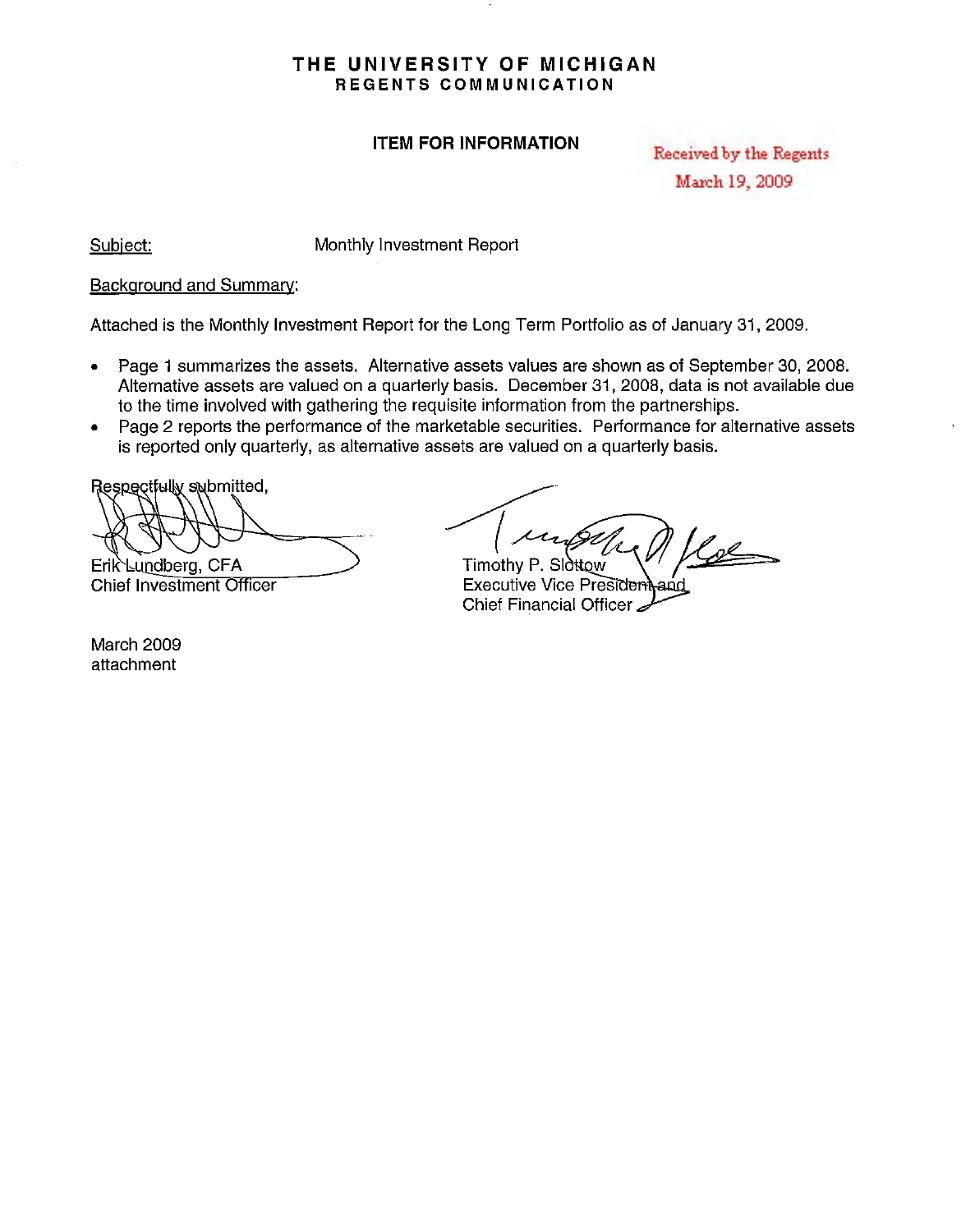## **LONG TERM PORTFOLIO Asset Allocation As of January 31, 2009**

|                                    | <b>Market Value</b> |            |  |
|------------------------------------|---------------------|------------|--|
| <b>MARKETABLE SECURITIES</b>       | in millions         | Allocation |  |
| <b>Equities</b>                    | \$1,227.0           | 19.3%      |  |
| Fixed Income                       | 558.9               | 8.8        |  |
| Cash                               | 146.2               | 2.3        |  |
| <b>Total Traditional Assets</b>    | \$1,932.2           | 30.4%      |  |
| Absolute Return                    | 1,156.6             | 18.2       |  |
| <b>TOTAL MARKETABLE SECURITIES</b> | \$3,088.7           | 48.7%      |  |

| <b>ALTERNATIVE ASSETS (Illiquid) (a)</b>   | <b>Market Value</b><br>in millions | Allocation |  |
|--------------------------------------------|------------------------------------|------------|--|
|                                            |                                    |            |  |
| <b>Venture Capital</b>                     | \$<br>518.8                        | 8.2%       |  |
| <b>Private Equity</b>                      | 962.8                              | 15.2       |  |
| <b>Real Estate</b>                         | 1,018.5                            | 16.0       |  |
| Energy                                     | 758.6                              | 12.0       |  |
| <b>TOTAL ALTERNATIVE ASSETS (Illiquid)</b> | \$3,258.7                          | 51.3%      |  |
|                                            |                                    |            |  |
| TOTAL LONG TERM PORTFOLIO                  | 6.347.4<br>S.                      | 100.0%     |  |

Note: Subtotals may not add due to rounding.

(a) Allocations to Alternative Assets (Illiquid) reflect market values as of September 30, 2008, the most recent date available, adjusted for contributions and distributions through January.